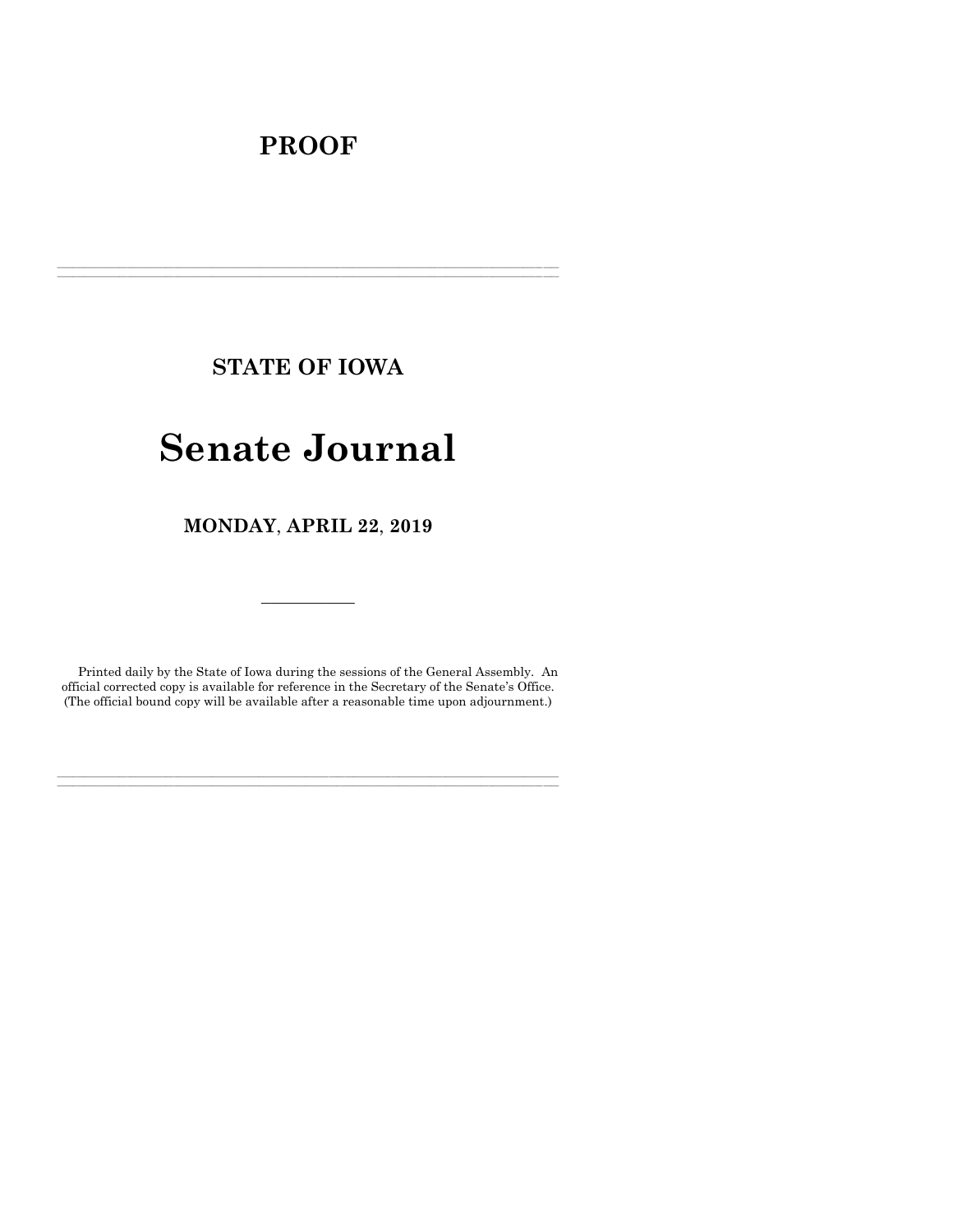# **JOURNAL OF THE SENATE**

 $\frac{1}{2}$ 

NINETY-NINTH CALENDAR DAY FIFTY-EIGHTH SESSION DAY

Senate Chamber Des Moines, Iowa, Monday, April 22, 2019

The Senate met in regular session at 12:10 p.m., President Schneider presiding.

Prayer was offered by Pastor Kent Hillesland of the Community Chapel in Lakota, Iowa. He was the guest of Senator Guth.

# PLEDGE OF ALLEGIANCE

The Pledge of Allegiance was led by Senate Page Jackson Birdwell.

The Journal of Friday, April 19, 2019, was approved.

The Senate stood at ease at 12:17 p.m. until the fall of the gavel for the purpose of party caucuses.

The Senate resumed session at 1:13 p.m., President Schneider presiding.

# LEAVE OF ABSENCE

Leave of absence was granted as follows:

Senator Segebart, until he arrives, on request of Senator Sinclair.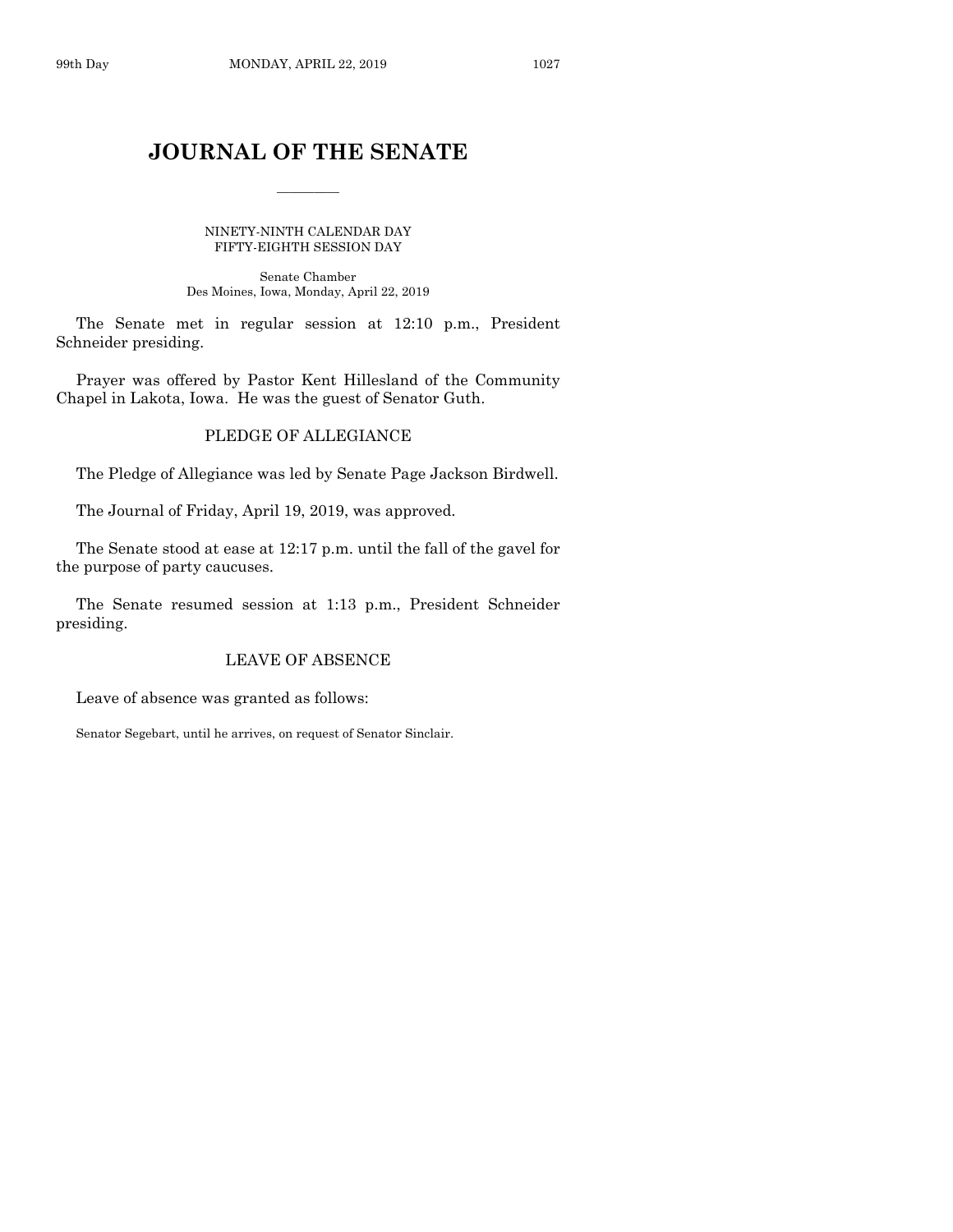# HOUSE AMENDMENTS CONSIDERED

#### **[Senate File 267](https://www.legis.iowa.gov/legislation/BillBook?ga=88&ba=SF267)**

Senator Whitver called up for consideration **[Senate File 267](https://www.legis.iowa.gov/legislation/BillBook?ga=88&ba=SF267)**, a bill for an act relating to the practice of massage therapy, and providing penalties, amended by the House in House amendment S–[3162,](https://www.legis.iowa.gov/legislation/BillBook?ga=88&ba=S3162) filed April 16, 2019.

Senator Zaun moved that the Senate concur in the House amendment.

The motion prevailed by a voice vote and the Senate **concurred** in the House amendment.

Senator Zaun moved that the bill, as amended by the House and concurred in by the Senate, be read the last time now and placed upon its passage, which motion prevailed by voice vote, and the bill was read the last time.

On the question "Shall the bill pass?" [\(S.F. 267\)](https://www.legis.iowa.gov/legislation/BillBook?ga=88&ba=SF267), the vote was:

Yeas, 49:

| Behn      | Bisignano    | Bolkcom    | Boulton    |
|-----------|--------------|------------|------------|
| Breitbach | Brown        | Carlin     | Celsi      |
| Chapman   | Costello     | Cournoyer  | Dawson     |
| Dotzler   | Edler        | Feenstra   | Garrett    |
| Giddens   | Greene       | Guth       | Hogg       |
| Jochum    | Johnson      | Kapucian   | Kinney     |
| Koelker   | Kraayenbrink | Lofgren    | Lykam      |
| Mathis    | Miller-Meeks | Nunn       | Petersen   |
| Quirmbach | Ragan        | Rozenboom  | Schneider  |
| Schultz   | Shipley      | Sinclair   | Smith, J.  |
| Smith, R. | Sweeney      | Taylor, R. | Taylor, T. |
| Wahls     | Whiting      | Whitver    | Zaun       |
| Zumbach   |              |            |            |

Nays, none.

Absent, 1:

#### Segebart

The bill, having received a constitutional majority, was declared to have passed the Senate and the title was agreed to.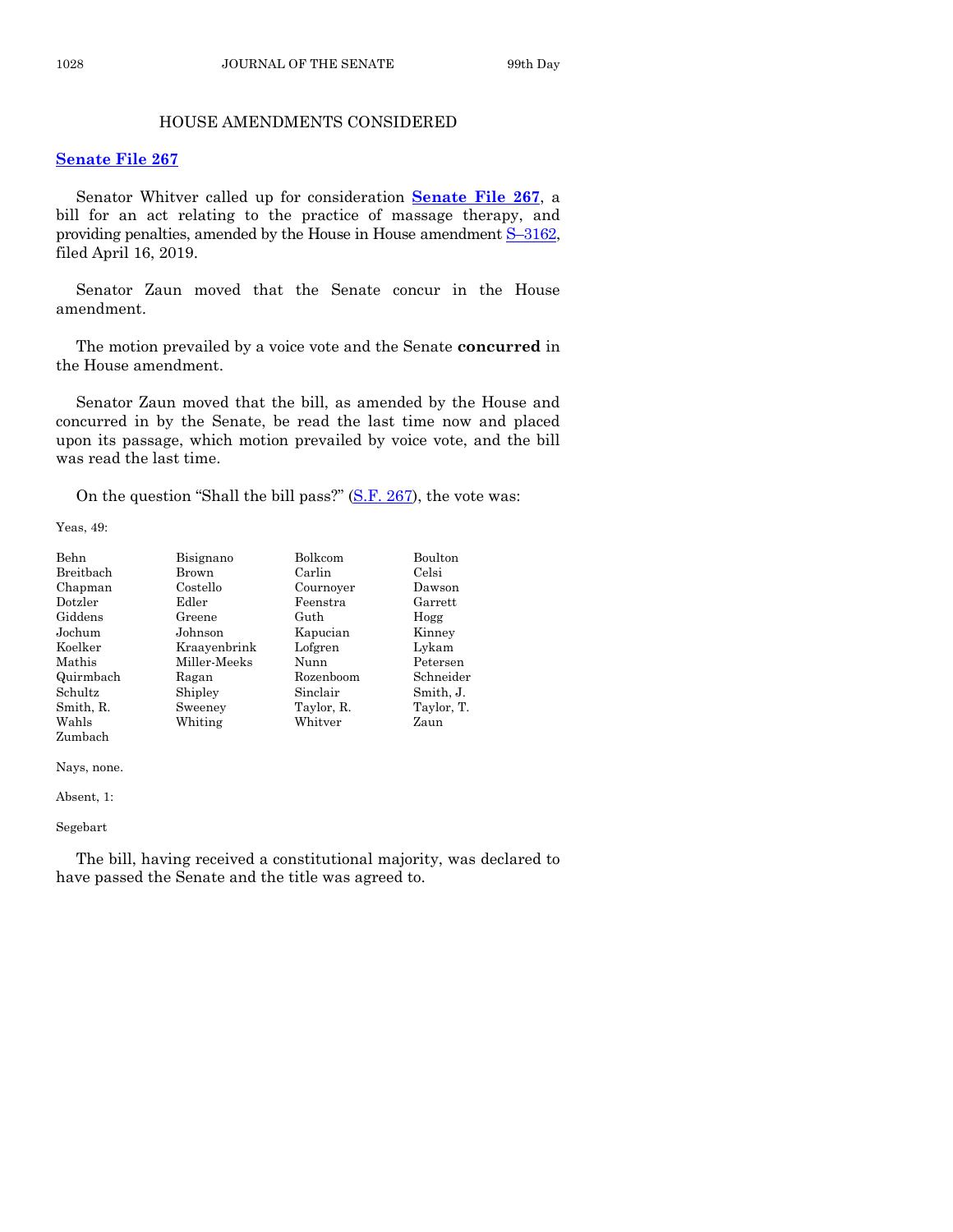# **[Senate File 394](https://www.legis.iowa.gov/legislation/BillBook?ga=88&ba=SF394)**

Senator Whitver called up for consideration **[Senate File 394](https://www.legis.iowa.gov/legislation/BillBook?ga=88&ba=SF394)**, a bill for an act relating to requirements school districts and accredited nonpublic schools must meet to provide distance learning classes that meet the requirements of Iowa's education program, amended by the House in House amendment S–[3187,](https://www.legis.iowa.gov/legislation/BillBook?ga=88&ba=S3187) filed April 19, 2019.

Senator Edler moved that the Senate concur in the House amendment.

The motion prevailed by a voice vote and the Senate **concurred** in the House amendment.

Senator Edler moved that the bill, as amended by the House and concurred in by the Senate, be read the last time now and placed upon its passage, which motion prevailed by voice vote, and the bill was read the last time.

On the question "Shall the bill pass?" [\(S.F. 394\)](https://www.legis.iowa.gov/legislation/BillBook?ga=88&ba=SF394), the vote was:

Yeas, 49:

| Behn      | Bisignano    | Bolkcom    | Boulton    |
|-----------|--------------|------------|------------|
| Breitbach | Brown        | Carlin     | Celsi      |
| Chapman   | Costello     | Cournoyer  | Dawson     |
| Dotzler   | Edler        | Feenstra   | Garrett    |
| Giddens   | Greene       | Guth       | Hogg       |
| Jochum    | Johnson      | Kapucian   | Kinney     |
| Koelker   | Kraayenbrink | Lofgren    | Lykam      |
| Mathis    | Miller-Meeks | Nunn       | Petersen   |
| Quirmbach | Ragan        | Rozenboom  | Schneider  |
| Schultz   | Shipley      | Sinclair   | Smith, J.  |
| Smith, R. | Sweeney      | Taylor, R. | Taylor, T. |
| Wahls     | Whiting      | Whitver    | Zaun       |
| Zumbach   |              |            |            |

Nays, none.

Absent, 1:

Segebart

The bill, having received a constitutional majority, was declared to have passed the Senate and the title was agreed to.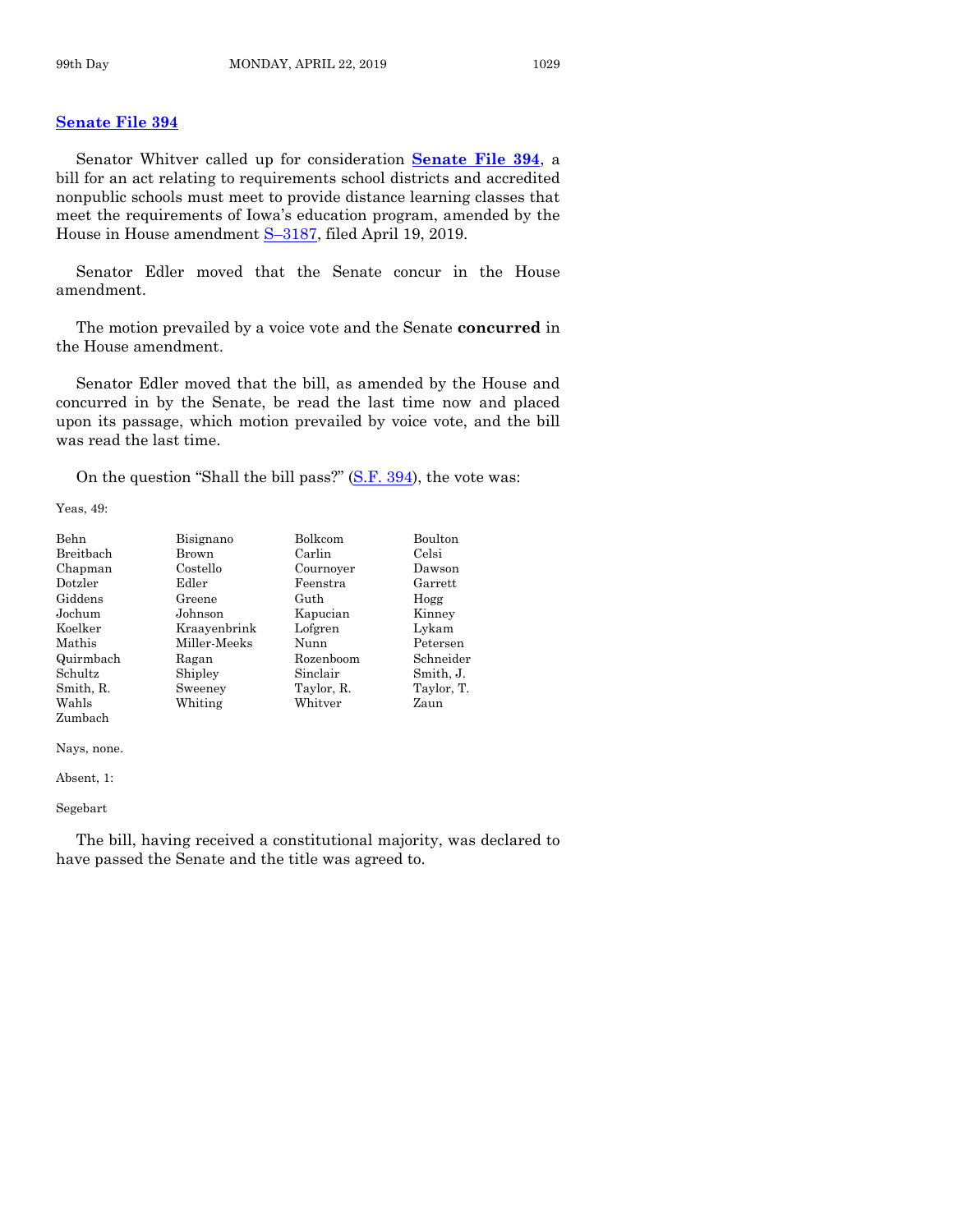# CONSIDERATION OF BILLS (Unfinished Business Calendar)

Senator Whitver asked and received unanimous consent to take up for consideration Senate Files 186 and 541.

#### **[Senate File 186](https://www.legis.iowa.gov/legislation/BillBook?ga=88&ba=SF186)**

On motion of Senator Breitbach, **[Senate File 186](https://www.legis.iowa.gov/legislation/BillBook?ga=88&ba=SF186)**, a bill for an act to increase the maximum capacity of certain motor vehicles operated by school district employees to transport children to activity events or from school to home in unusual situations, placed on the Unfinished Business Calendar on April 4, 2019, was taken up for consideration.

Senator Breitbach offered amendment S-[3192,](https://www.legis.iowa.gov/legislation/BillBook?ga=88&ba=S3192) filed by him from the floor, striking and replacing everything after the enacting clause and amending the title page of the bill, and moved its adoption.

Amendment S-[3192](https://www.legis.iowa.gov/legislation/BillBook?ga=88&ba=S3192) was adopted by a voice vote.

Senator Breitbach asked and received unanimous consent that **[House File 499](https://www.legis.iowa.gov/legislation/BillBook?ga=88&ba=HF499)** be **substituted** for **[Senate File 186](https://www.legis.iowa.gov/legislation/BillBook?ga=88&ba=SF186)**.

#### **[House File 499](https://www.legis.iowa.gov/legislation/BillBook?ga=88&ba=HF499)**

On motion of Senator Breitbach, **[House File 499](https://www.legis.iowa.gov/legislation/BillBook?ga=88&ba=HF499)**, a bill for an act to increase the maximum capacity of certain motor vehicles operated by school district employees to transport children to activity events or from school to home in unusual situations, placed on the Unfinished Business Calendar on April 4, 2019, was taken up for consideration.

Senator Breitbach offered amendment S–[3193,](https://www.legis.iowa.gov/legislation/BillBook?ga=88&ba=S3193) filed by him from the floor, striking and replacing everything after the enacting clause and amending the title page of the bill, and moved its adoption.

Amendment  $S-3193$  $S-3193$  was adopted by a voice vote.

Senator Breitbach moved that the bill be read the last time now and placed upon its passage, which motion prevailed by a voice vote, and the bill was read the last time.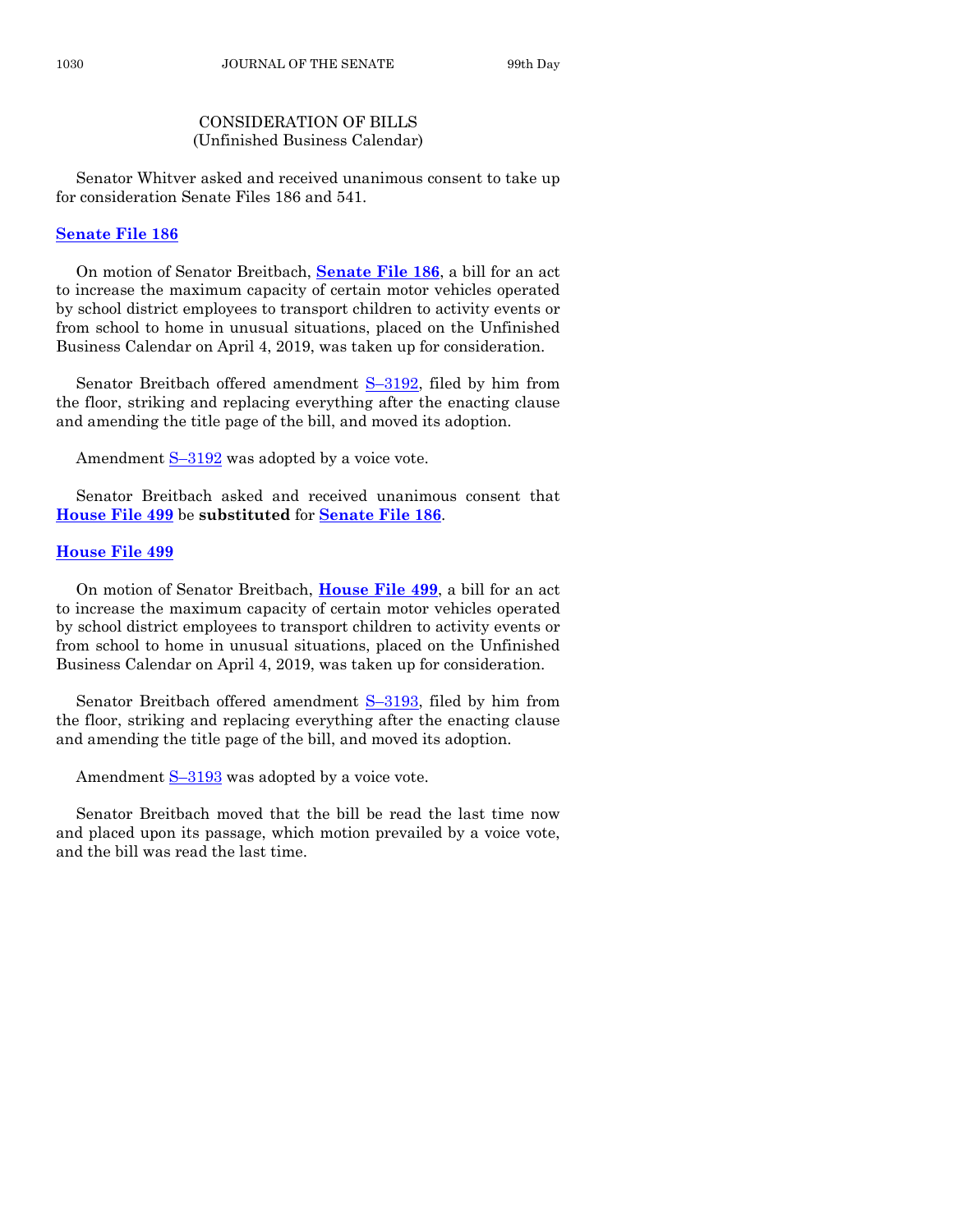#### On the question "Shall the bill pass?" [\(H.F. 499\)](https://www.legis.iowa.gov/legislation/BillBook?ga=88&ba=HF499), the vote was:

Yeas, 49:

| Behn             | Bisignano    | Bolkcom    | Boulton    |
|------------------|--------------|------------|------------|
| <b>Breithach</b> | Brown        | Carlin     | Celsi      |
| Chapman          | Costello     | Cournoyer  | Dawson     |
|                  |              |            |            |
| Dotzler          | Edler        | Feenstra   | Garrett    |
| Giddens          | Greene       | Guth       | Hogg       |
| Jochum           | Johnson      | Kapucian   | Kinney     |
| Koelker          | Kraavenbrink | Lofgren    | Lykam      |
| Mathis           | Miller-Meeks | Nunn       | Petersen   |
| Quirmbach        | Ragan        | Rozenboom  | Schneider  |
| Schultz          | Shipley      | Sinclair   | Smith, J.  |
| Smith, R.        | Sweeney      | Taylor, R. | Taylor, T. |
| Wahls            | Whiting      | Whitver    | Zaun       |
| Zumbach          |              |            |            |

Nays, none.

Absent, 1:

#### Segebart

The bill, having received a constitutional majority, was declared to have passed the Senate and the title, as amended, was agreed to.

#### WITHDRAWN

Senator Breitbach asked and received unanimous consent that **[Senate File 186](https://www.legis.iowa.gov/legislation/BillBook?ga=88&ba=SF186)** be **withdrawn** from further consideration of the Senate.

#### **[Senate File 541](https://www.legis.iowa.gov/legislation/BillBook?ga=88&ba=SF541)**

On motion of Senator Edler, **[Senate File 541](https://www.legis.iowa.gov/legislation/BillBook?ga=88&ba=SF541)**, a bill for an act relating to the integration of Medicaid and healthy and well kids in Iowa program eligibility, payment, and administrative functions under the department of human services, placed on the Unfinished Business Calendar on April 4, 2019, was taken up for consideration.

Senator Edler asked and received unanimous consent that **[House](https://www.legis.iowa.gov/legislation/BillBook?ga=88&ba=HF625)  [File 625](https://www.legis.iowa.gov/legislation/BillBook?ga=88&ba=HF625)** be **substituted** for **[Senate File 541](https://www.legis.iowa.gov/legislation/BillBook?ga=88&ba=SF541)**.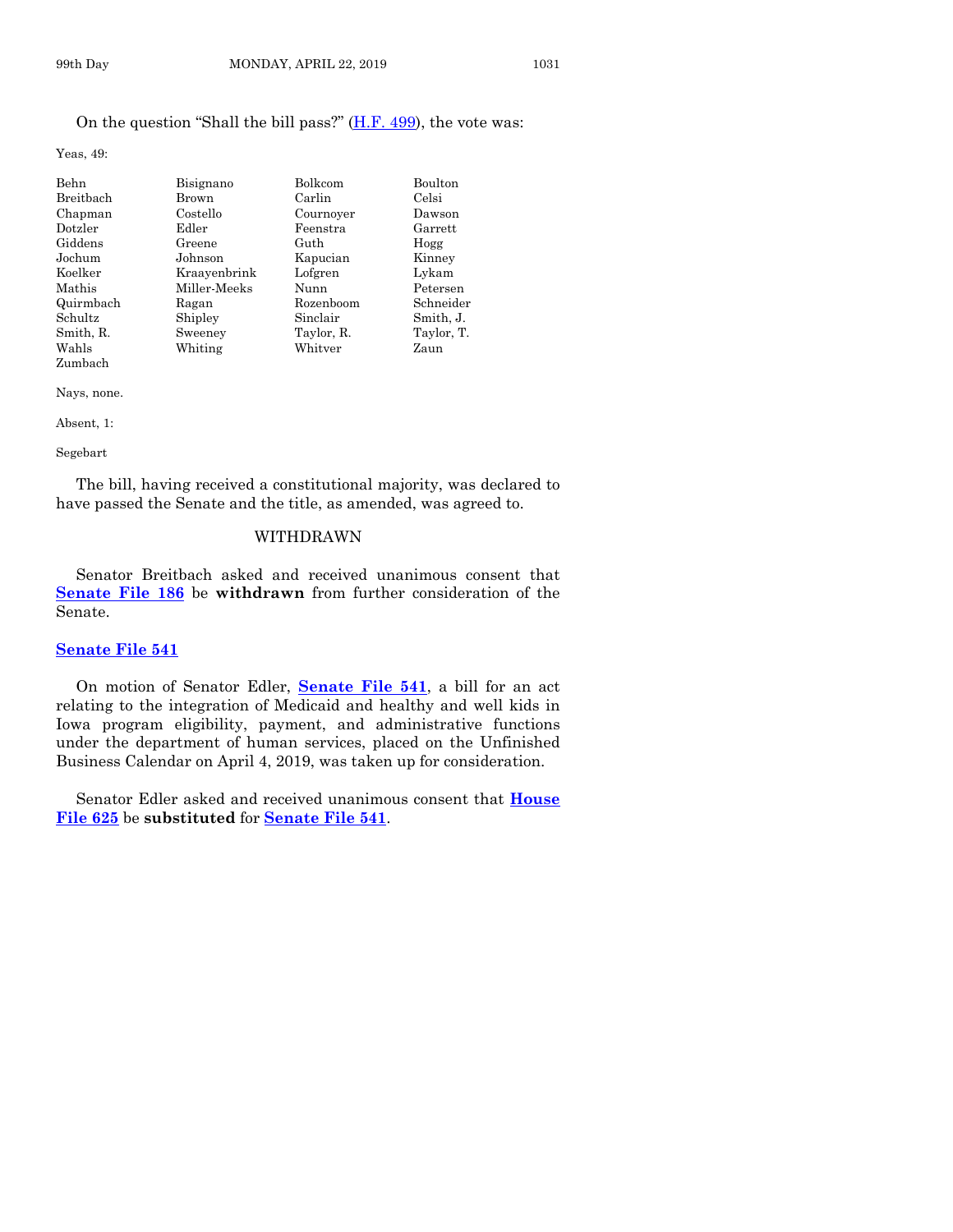# **[House File 625](https://www.legis.iowa.gov/legislation/BillBook?ga=88&ba=HF625)**

On motion of Senator Edler, **[House File 625](https://www.legis.iowa.gov/legislation/BillBook?ga=88&ba=HF625)**, a bill for an act relating to the integration of Medicaid and healthy and well kids in Iowa program eligibility, payment, and administrative functions under the department of human services, placed on the Unfinished Business Calendar on April 4, 2019, was taken up for consideration.

Senator Edler moved that the bill be read the last time now and placed upon its passage, which motion prevailed by a voice vote, and the bill was read the last time.

On the question "Shall the bill pass?" [\(H.F. 625\)](https://www.legis.iowa.gov/legislation/BillBook?ga=88&ba=HF625), the vote was:

Yeas, 49:

| Behn      | Bisignano    | <b>Bolkcom</b> | <b>Boulton</b> |
|-----------|--------------|----------------|----------------|
| Breitbach | Brown        | Carlin         | Celsi          |
| Chapman   | Costello     | Cournoyer      | Dawson         |
| Dotzler   | Edler        | Feenstra       | Garrett        |
| Giddens   | Greene       | Guth           | Hogg           |
| Jochum    | Johnson      | Kapucian       | Kinney         |
| Koelker   | Kraavenbrink | Lofgren        | Lykam          |
| Mathis    | Miller-Meeks | Nunn           | Petersen       |
| Quirmbach | Ragan        | Rozenboom      | Schneider      |
| Schultz   | Shipley      | Sinclair       | Smith, J.      |
| Smith, R. | Sweeney      | Taylor, R.     | Taylor, T.     |
| Wahls     | Whiting      | Whitver        | Zaun           |
| Zumbach   |              |                |                |

Nays, none.

Absent, 1:

Segebart

The bill, having received a constitutional majority, was declared to have passed the Senate and the title was agreed to.

#### WITHDRAWN

Senator Edler asked and received unanimous consent that **[Senate](https://www.legis.iowa.gov/legislation/BillBook?ga=88&ba=SF541)  [File 541](https://www.legis.iowa.gov/legislation/BillBook?ga=88&ba=SF541)** be **withdrawn** from further consideration of the Senate.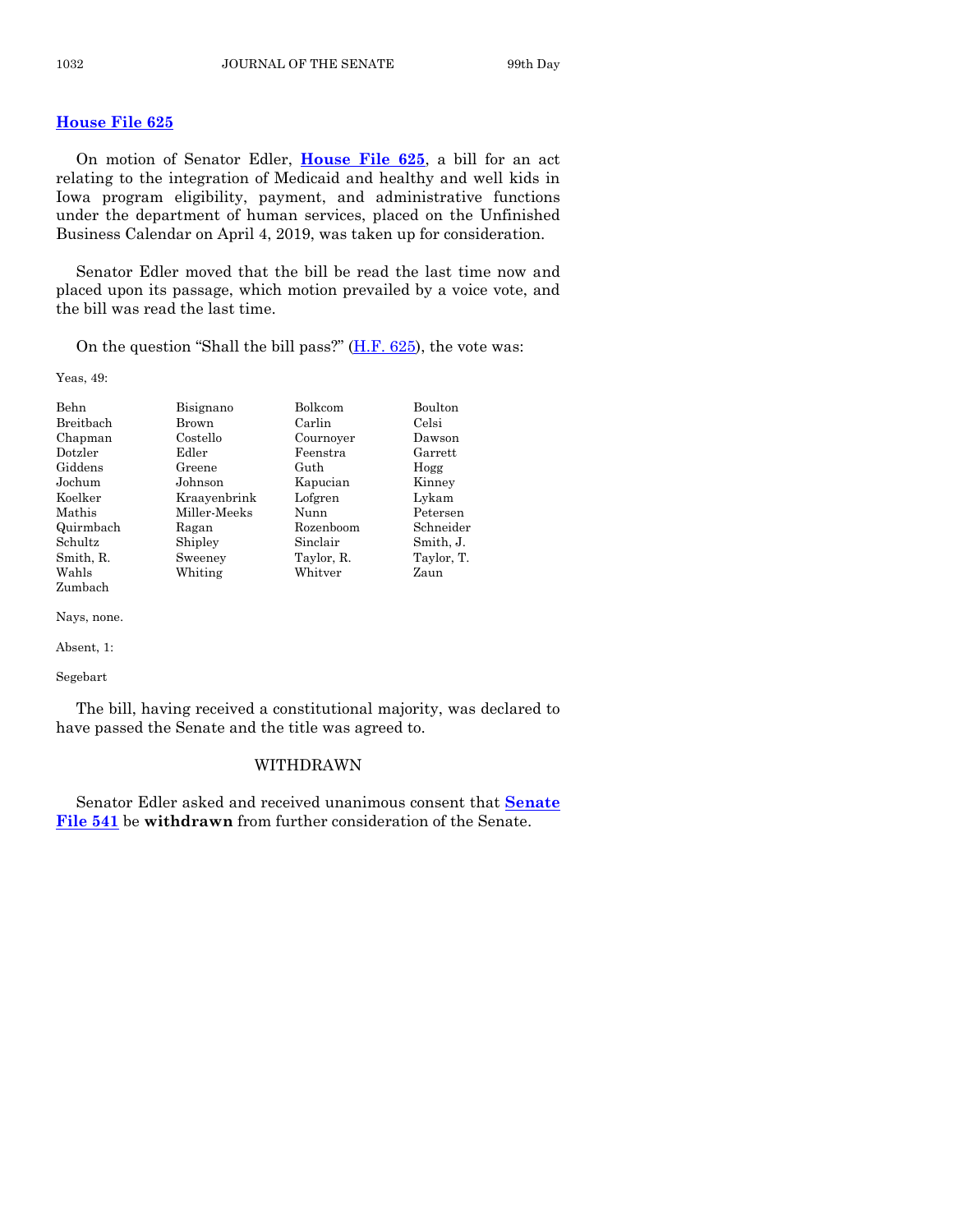# IMMEDIATELY MESSAGED

Senator Whitver asked and received unanimous consent that **Senate Files 267** and **394** and **House Files 499** and **625** be **immediately messaged** to the House.

# CONSIDERATION OF BILL (Appropriations Calendar)

Senator Whitver asked and received unanimous consent to take up for consideration [House File 756.](https://www.legis.iowa.gov/legislation/BillBook?ga=88&ba=HF756)

# **[House File 756](https://www.legis.iowa.gov/legislation/BillBook?ga=88&ba=HF756)**

On motion of Senator Lofgren, **[House File 756](https://www.legis.iowa.gov/legislation/BillBook?ga=88&ba=HF756)**, a bill for an act appropriating federal funds made available from federal block grants and other nonstate sources, allocating portions of federal block grants, and providing procedures if federal funds are more or less than anticipated or if federal block grants are more or less than anticipated, with report of committee recommending passage, was taken up for consideration.

Senator Lofgren offered amendment S-[3191,](https://www.legis.iowa.gov/legislation/BillBook?ga=88&ba=S3191) filed by him from the floor to page 3 of the bill, and moved its adoption.

Amendment  $S-3191$  $S-3191$  was adopted by a voice vote.

Senator Lofgren moved that the bill be read the last time now and placed upon its passage, which motion prevailed by a voice vote, and the bill was read the last time.

On the question "Shall the bill pass?" [\(H.F. 756\)](https://www.legis.iowa.gov/legislation/BillBook?ga=88&ba=HF756), the vote was:

Yeas, 49:

| <b>Behn</b> | Bisignano    | Bolkcom   | Boulton   |
|-------------|--------------|-----------|-----------|
| Breitbach   | Brown        | Carlin    | Celsi     |
| Chapman     | Costello     | Cournover | Dawson    |
| Dotzler     | Edler        | Feenstra  | Garrett   |
| Giddens     | Greene       | Guth      | Hogg      |
| Jochum      | Johnson      | Kapucian  | Kinney    |
| Koelker     | Kraavenbrink | Lofgren   | Lykam     |
| Mathis      | Miller-Meeks | Nunn      | Petersen  |
| Quirmbach   | Ragan        | Rozenboom | Schneider |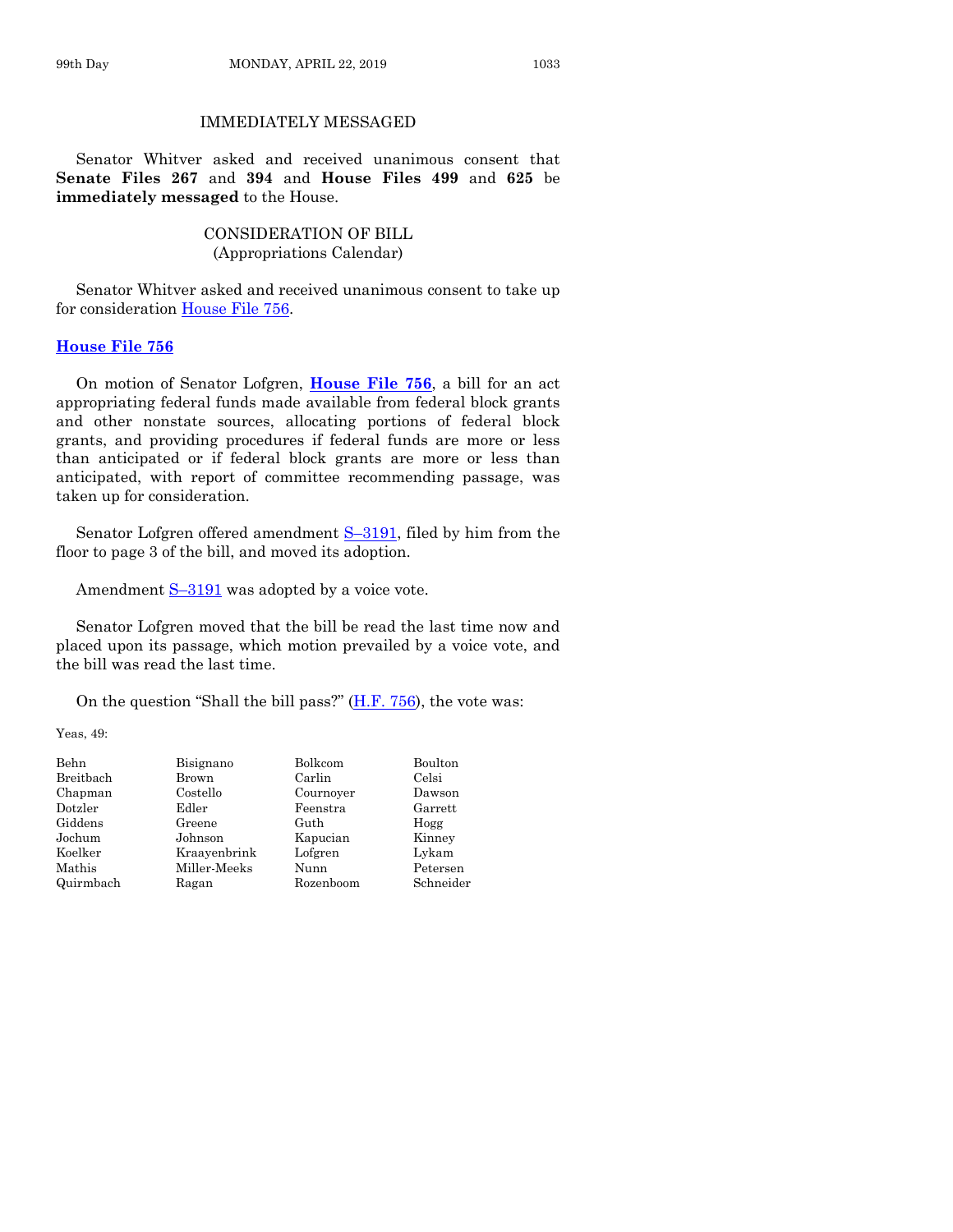| Schultz   | Shipley | Sinclair   | Smith. J.  |
|-----------|---------|------------|------------|
| Smith, R. | Sweeney | Taylor, R. | Taylor, T. |
| Wahls     | Whiting | Whitver    | Zaun       |
| Zumbach   |         |            |            |

Nays, none.

Absent, 1:

Segebart

The bill, having received a constitutional majority, was declared to have passed the Senate and the title was agreed to.

# CONSIDERATION OF BILL (Ways and Means Calendar)

Senator Whitver asked and received unanimous consent to take up for consideration [Senate File 605.](https://www.legis.iowa.gov/legislation/BillBook?ga=88&ba=SF605)

# **[Senate File 605](https://www.legis.iowa.gov/legislation/BillBook?ga=88&ba=SF605)**

On motion of Senator Edler, **[Senate File 605](https://www.legis.iowa.gov/legislation/BillBook?ga=88&ba=SF605)**, a bill for an act relating to the application fee and annual fee imposed for nonassistance child support cases, was taken up for consideration.

Senator Edler moved that the bill be read the last time now and placed upon its passage, which motion prevailed by a voice vote, and the bill was read the last time.

On the question "Shall the bill pass?" [\(S.F. 605\)](https://www.legis.iowa.gov/legislation/BillBook?ga=88&ba=SF605), the vote was:

Yeas, 49:

| Behn      | Bisignano    | Bolkcom    | Boulton    |
|-----------|--------------|------------|------------|
| Breitbach | Brown        | Carlin     | Celsi      |
| Chapman   | Costello     | Cournoyer  | Dawson     |
| Dotzler   | Edler        | Feenstra   | Garrett    |
| Giddens   | Greene       | Guth       | Hogg       |
| Jochum    | Johnson      | Kapucian   | Kinney     |
| Koelker   | Kraayenbrink | Lofgren    | Lykam      |
| Mathis    | Miller-Meeks | Nunn       | Petersen   |
| Quirmbach | Ragan        | Rozenboom  | Schneider  |
| Schultz   | Shipley      | Sinclair   | Smith, J.  |
| Smith, R. | Sweeney      | Taylor, R. | Taylor, T. |
| Wahls     | Whiting      | Whitver    | Zaun       |
| Zumbach   |              |            |            |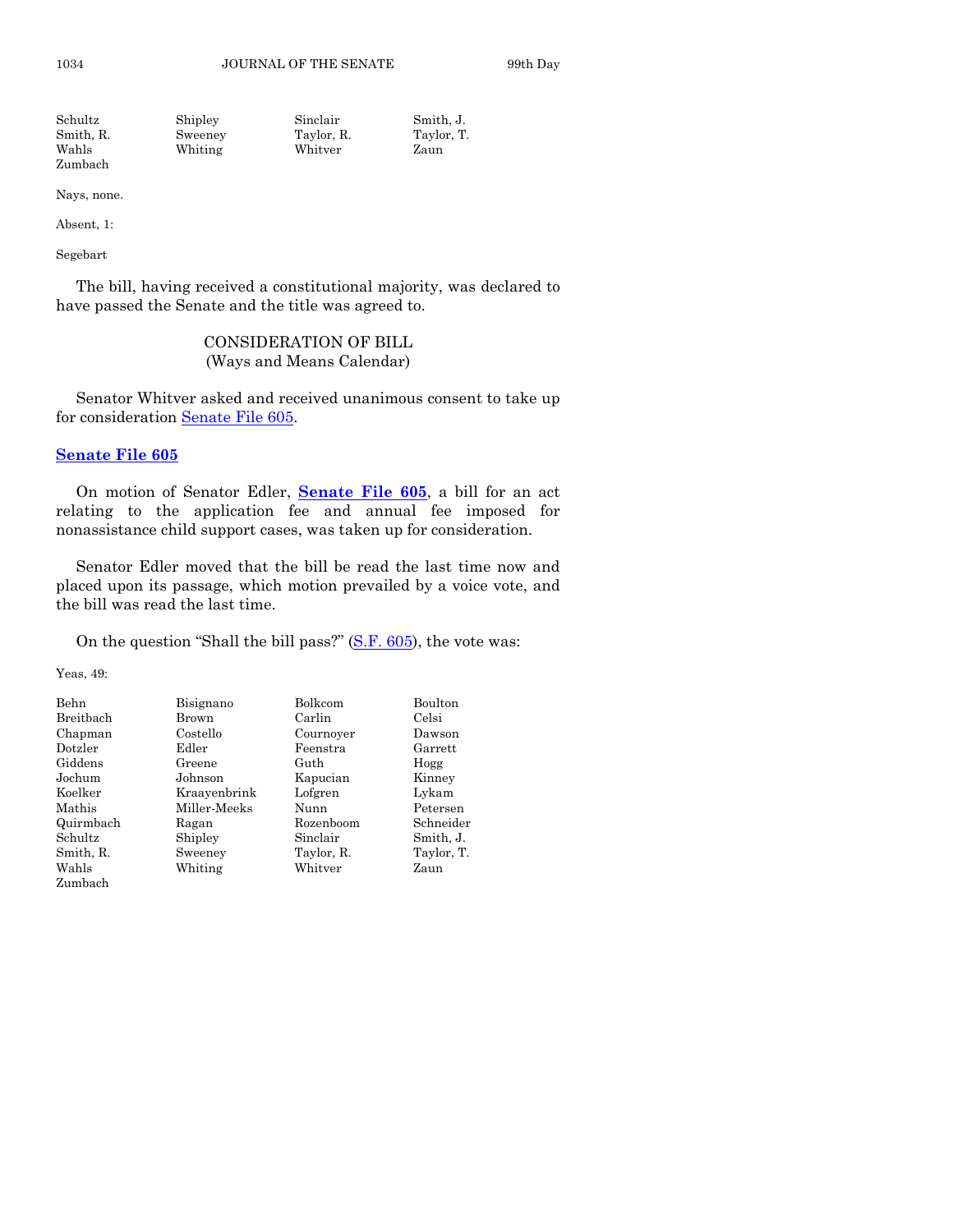Nays, none.

Absent, 1:

Segebart

The bill, having received a constitutional majority, was declared to have passed the Senate and the title was agreed to.

#### IMMEDIATELY MESSAGED

Senator Whitver asked and received unanimous consent that **[Senate File 605](https://www.legis.iowa.gov/legislation/BillBook?ga=88&ba=SF605)** and **[House File 756](https://www.legis.iowa.gov/legislation/BillBook?ga=88&ba=HF756)** be **immediately messaged** to the House.

# CONSIDERATION OF BILL (Ways and Means Calendar)

Senator Whitver asked and received unanimous consent to take up for consideration [Senate File 619.](https://www.legis.iowa.gov/legislation/BillBook?ga=88&ba=SF619)

#### **[Senate File 619](https://www.legis.iowa.gov/legislation/BillBook?ga=88&ba=SF619)**

On motion of Senator Nunn, **[Senate File 619](https://www.legis.iowa.gov/legislation/BillBook?ga=88&ba=SF619)**, a bill for an act modifying provisions applicable to certain service contract providers regulated by the commissioner of insurance, providing fees, making penalties applicable, making an appropriation, and including effective date provisions, was taken up for consideration.

Senator Nunn withdrew amendment S-[3165,](https://www.legis.iowa.gov/legislation/BillBook?ga=88&ba=S3165) filed by him on April 16, 2019, striking and replacing everything after the enacting clause of the bill.

Senator Nunn offered amendment S-[3194,](https://www.legis.iowa.gov/legislation/BillBook?ga=88&ba=S3194) filed by him from the floor, striking and replacing everything after the enacting clause of the bill.

Amendment S–[3194](https://www.legis.iowa.gov/legislation/BillBook?ga=88&ba=S3194) was adopted by a voice vote.

Senator Nunn moved that the bill be read the last time now and placed upon its passage, which motion prevailed by a voice vote, and the bill was read the last time.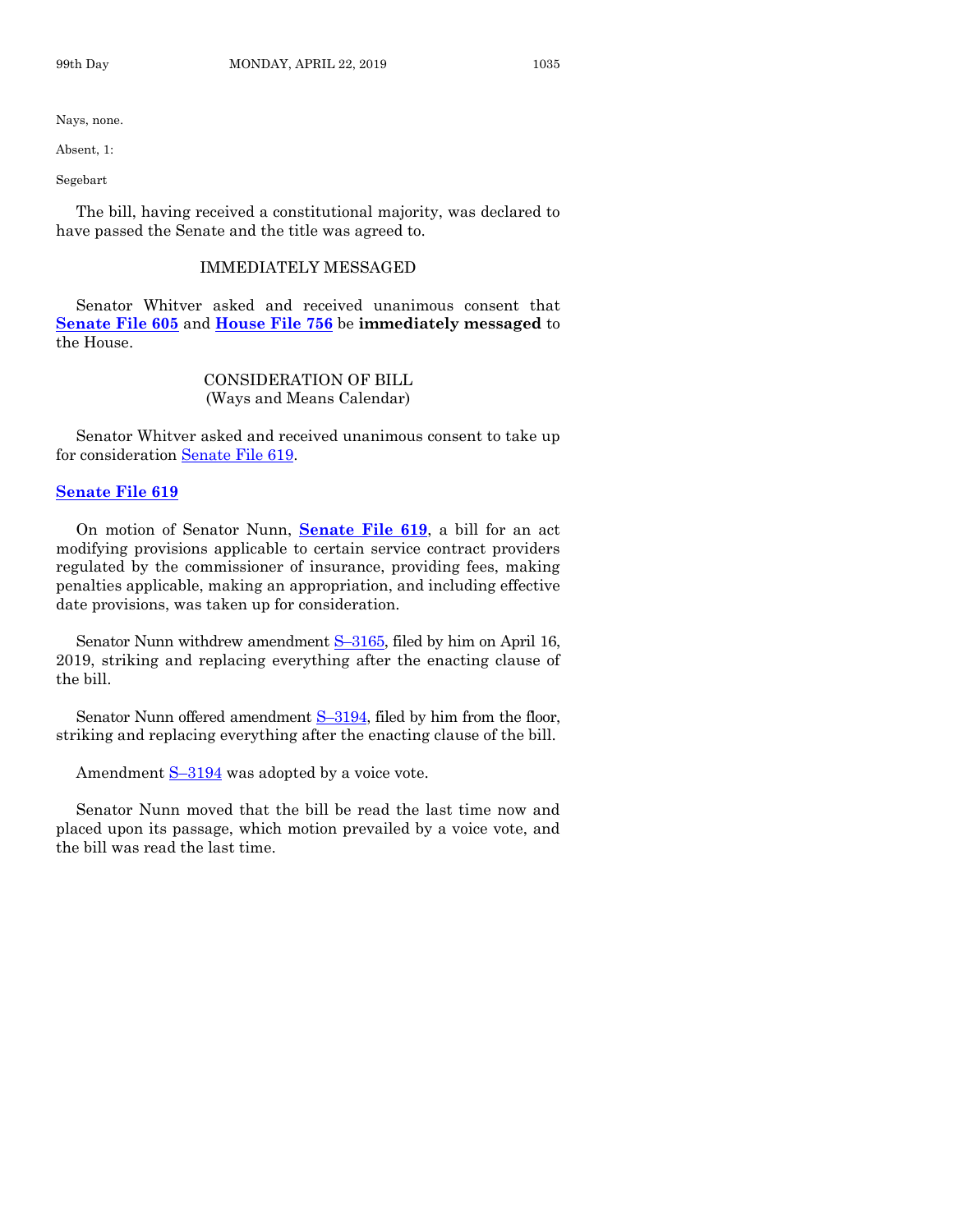On the question "Shall the bill pass?" [\(S.F. 619\)](https://www.legis.iowa.gov/legislation/BillBook?ga=88&ba=SF619), the vote was:

Yeas, 49:

| Bisignano    | Bolkcom    | Boulton    |
|--------------|------------|------------|
| Brown        | Carlin     | Celsi      |
| Costello     | Cournoyer  | Dawson     |
| Edler        | Feenstra   | Garrett    |
| Greene       | Guth       | Hogg       |
| Johnson      | Kapucian   | Kinney     |
| Kraayenbrink | Lofgren    | Lykam      |
| Miller-Meeks | Nunn       | Petersen   |
| Ragan        | Rozenboom  | Schneider  |
| Shipley      | Sinclair   | Smith, J.  |
| Sweeney      | Taylor, R. | Taylor, T. |
| Whiting      | Whitver    | Zaun       |
|              |            |            |

Zumbach Nays, none.

Absent, 1:

Segebart

The bill, having received a constitutional majority, was declared to have passed the Senate and the title was agreed to.

#### IMMEDIATELY MESSAGED

Senator Whitver asked and received unanimous consent that **[Senate File 619](https://www.legis.iowa.gov/legislation/BillBook?ga=88&ba=SF619)** be **immediately messaged** to the House.

The Senate stood at ease at 1:50 p.m. until the fall of the gavel.

The Senate resumed session at 4:28 p.m., President Schneider presiding.

#### HOUSE AMENDMENT CONSIDERED

#### **[Senate File 188](https://www.legis.iowa.gov/legislation/BillBook?ga=88&ba=SF188)**

Senator Whitver called up for consideration **[Senate File 188](https://www.legis.iowa.gov/legislation/BillBook?ga=88&ba=SF188)**, a bill for an act prohibiting a governing board of a public college or university from adopting or enforcing any policy or rule that prohibits a person from carrying, transporting, or possessing a dangerous weapon producing a nonprojectile high-voltage pulse designed to immobilize a person in the buildings or on the grounds of such a college or university, amended by the House in House amendment S–[3170,](https://www.legis.iowa.gov/legislation/BillBook?ga=88&ba=S3170) filed April 17, 2019.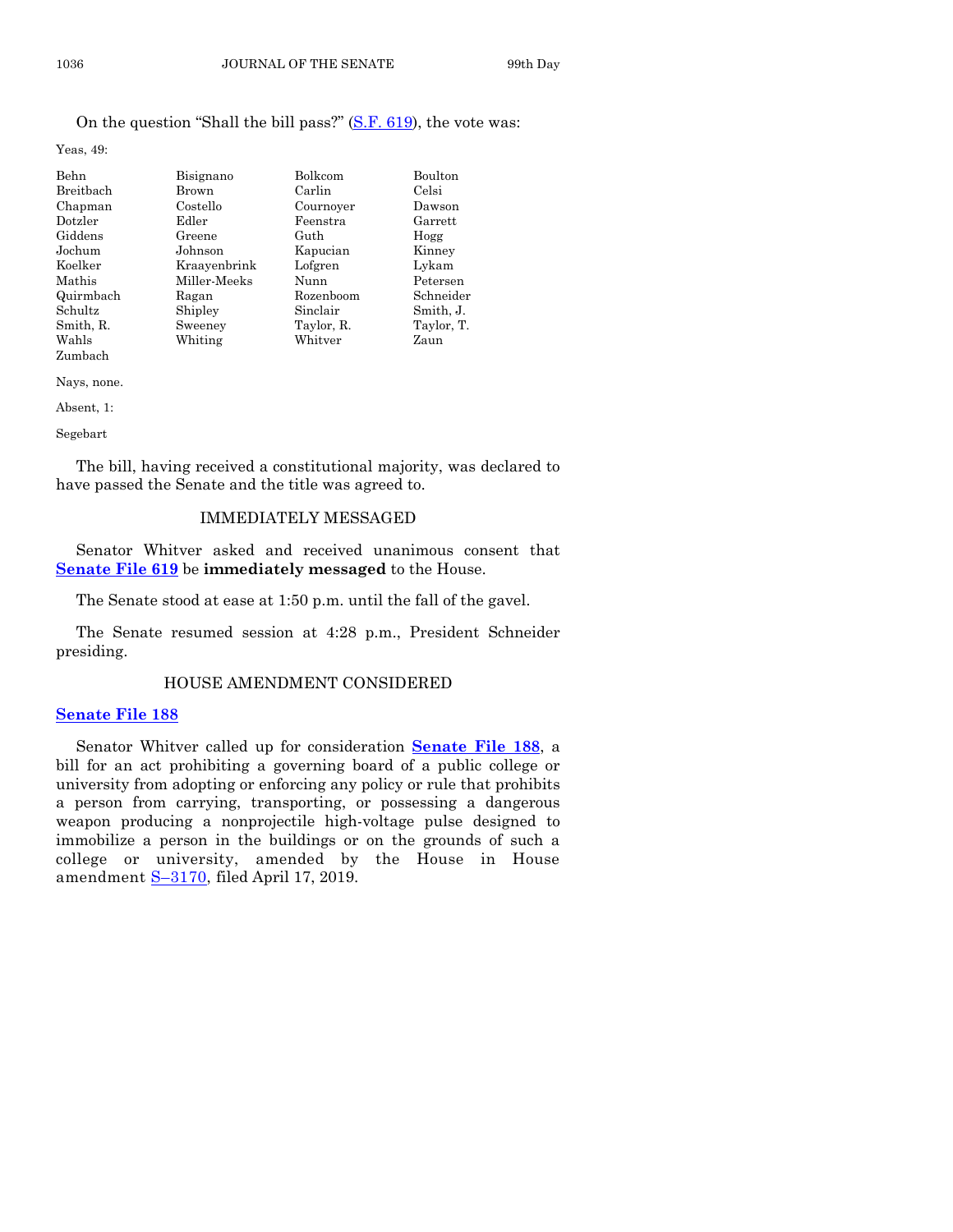Senator Sinclair offered amendment S–[3196,](https://www.legis.iowa.gov/legislation/BillBook?ga=88&ba=S3196) filed by her from the floor to page 1 of House amendment  $S-3170$ , and moved its adoption.

A record roll call was requested.

On the question "Shall amendment S–[3196](https://www.legis.iowa.gov/legislation/BillBook?ga=88&ba=S3196) to House amendment  $S-3170$  $S-3170$  be adopted?" [\(S.F.](https://www.legis.iowa.gov/legislation/BillBook?ga=88&ba=SF188) 188), the vote was:

Yeas, 49:

| Behn      | Bisignano    | Bolkcom    | Boulton    |
|-----------|--------------|------------|------------|
| Breitbach | Brown        | Carlin     | Celsi      |
| Chapman   | Costello     | Cournoyer  | Dawson     |
| Dotzler   | Edler        | Feenstra   | Garrett    |
| Giddens   | Greene       | Guth       | Hogg       |
| Jochum    | Johnson      | Kapucian   | Kinney     |
| Koelker   | Kraayenbrink | Lofgren    | Lykam      |
| Mathis    | Miller-Meeks | Nunn       | Petersen   |
| Quirmbach | Ragan        | Rozenboom  | Schneider  |
| Schultz   | Shipley      | Sinclair   | Smith, J.  |
| Smith, R. | Sweeney      | Taylor, R. | Taylor, T. |
| Wahls     | Whiting      | Whitver    | Zaun       |
| Zumbach   |              |            |            |

Nays, none.

Absent, 1:

Segebart

Amendment S-[3196](https://www.legis.iowa.gov/legislation/BillBook?ga=88&ba=S3196) to House amendment S-[3170](https://www.legis.iowa.gov/legislation/BillBook?ga=88&ba=S3170) was adopted.

Senator Sinclair moved that the Senate concur in the House amendment, as amended.

A record roll call was requested.

On the question "Shall the motion to concur be adopted?" [\(S.F. 188\)](https://www.legis.iowa.gov/legislation/BillBook?ga=88&ba=SF188), the vote was:

Yeas, 49:

| Behn      | Bisignano | <b>Bolkcom</b> | Boulton |
|-----------|-----------|----------------|---------|
| Breitbach | Brown     | Carlin         | Celsi   |
| Chapman   | Costello  | Cournoyer      | Dawson  |
| Dotzler   | Edler     | Feenstra       | Garrett |
| Giddens   | Greene    | Guth           | Hogg    |
| Jochum    | Johnson   | Kapucian       | Kinney  |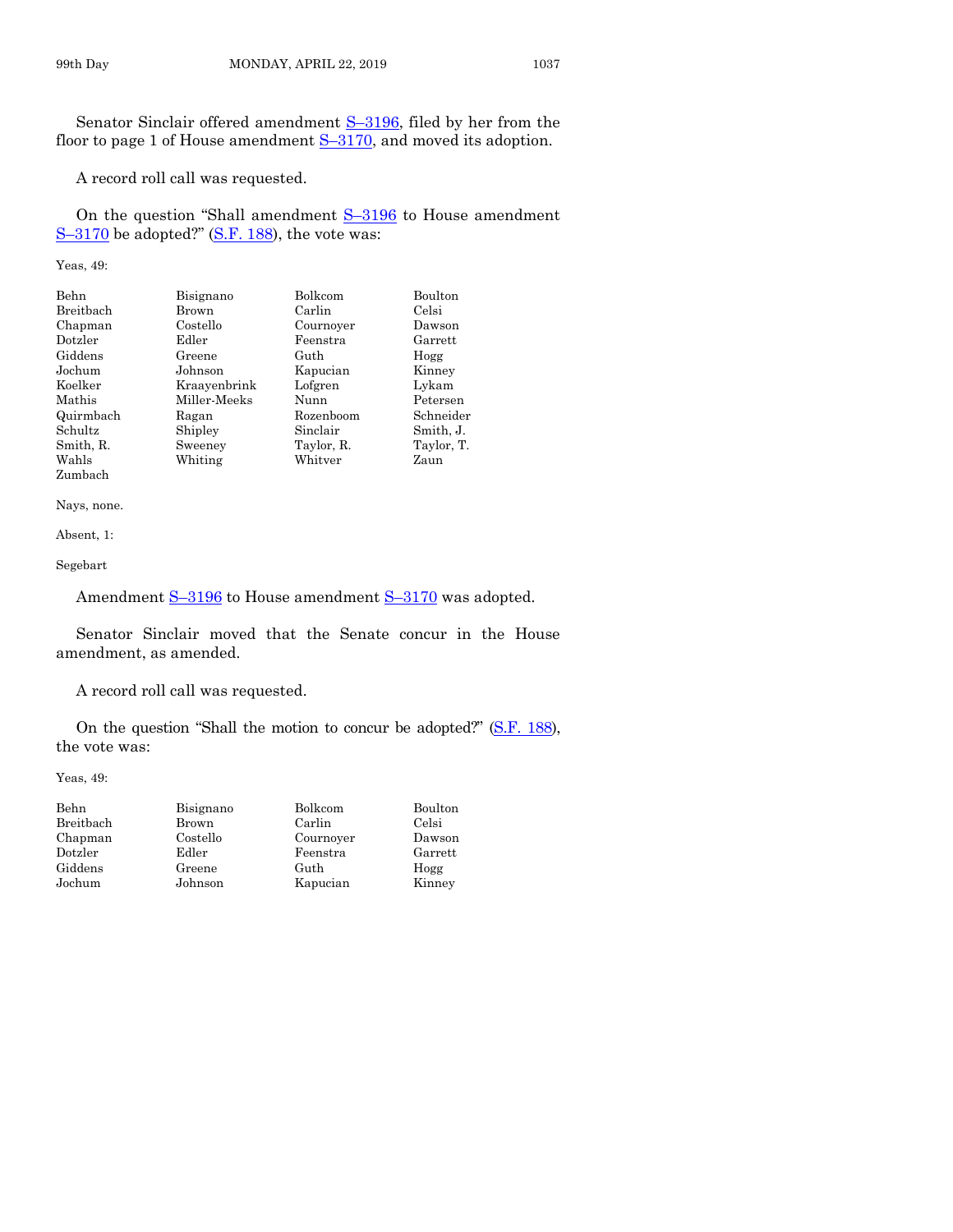| Koelker   | Kraayenbrink | Lofgren    | Lykam      |
|-----------|--------------|------------|------------|
| Mathis    | Miller-Meeks | Nunn       | Petersen   |
| Quirmbach | Ragan        | Rozenboom  | Schneider  |
| Schultz   | Shipley      | Sinclair   | Smith, J.  |
| Smith, R. | Sweeney      | Taylor, R. | Taylor, T. |
| Wahls     | Whiting      | Whitver    | Zaun       |
| Zumbach   |              |            |            |

Nays, none.

Absent, 1:

Segebart

The motion prevailed and the Senate **concurred** in the House amendment, as amended.

Senator Sinclair moved that the bill, as amended by the House, further amended and concurred in by the Senate, be read the last time now and placed upon its passage, which motion prevailed by voice vote, and the bill was read the last time.

On the question "Shall the bill pass?"  $(S.F. 188)$ , the vote was:

Yeas, 38:

| Behn           | Bisignano  | <b>Boulton</b> | Breithach    |
|----------------|------------|----------------|--------------|
| Brown          | Carlin     | Chapman        | Costello     |
| Cournoyer      | Dawson     | Dotzler        | Edler        |
| Feenstra       | Garrett    | Greene         | Guth         |
| Johnson        | Kapucian   | Kinney         | Koelker      |
| Kraayenbrink   | Lofgren    | Lykam          | Miller-Meeks |
| Nunn           | Rozenboom  | Schneider      | Schultz      |
| Shipley        | Sinclair   | Smith, R.      | Sweeney      |
| Taylor, R.     | Taylor, T. | Whiting        | Whitver      |
| Zaun           | Zumbach    |                |              |
| Nays, 11:      |            |                |              |
| <b>Bolkcom</b> | Celsi      | Giddens        | Hogg         |
| Jochum         | Mathis     | Petersen       | Quirmbach    |
| Ragan          | Smith, J.  | Wahls          |              |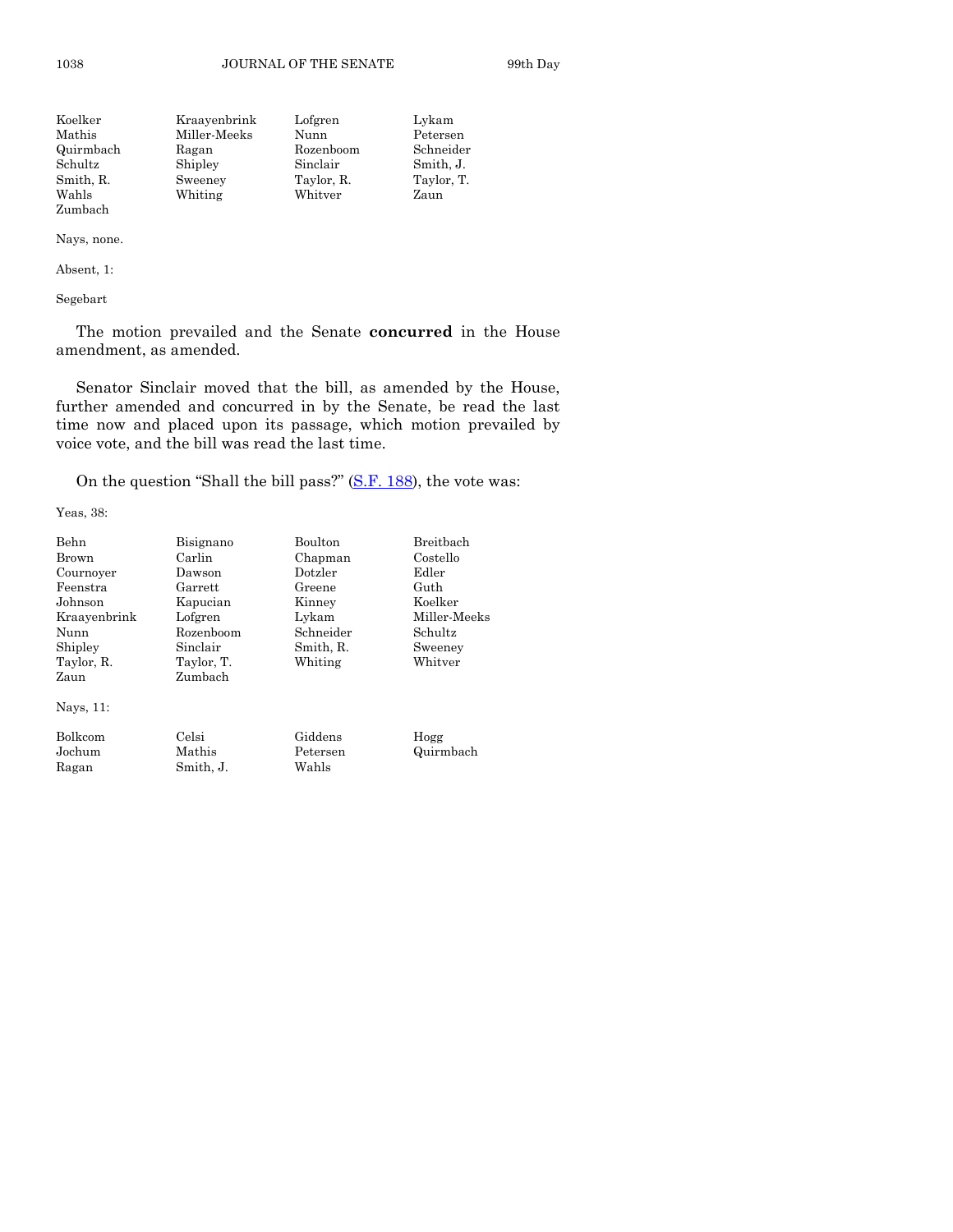Absent, 1:

Segebart

The bill, having received a constitutional majority, was declared to have passed the Senate and the title was agreed to.

# IMMEDIATELY MESSAGED

Senator Whitver asked and received unanimous consent that **[Senate File 188](https://www.legis.iowa.gov/legislation/BillBook?ga=88&ba=SF188)** be **immediately messaged** to the House.

#### CONSIDERATION OF BILL (Appropriations Calendar)

Senator Whitver asked and received unanimous consent to take up for consideration [House File 765.](https://www.legis.iowa.gov/legislation/BillBook?ga=88&ba=HF765)

# **[House File 765](https://www.legis.iowa.gov/legislation/BillBook?ga=88&ba=HF765)**

On motion of Senator Johnson, **[House File 765](https://www.legis.iowa.gov/legislation/BillBook?ga=88&ba=HF765)**, a bill for an act relating to and making appropriations to state departments and agencies from the rebuild Iowa infrastructure fund and the technology reinvestment fund, providing for related matters, and including effective date provisions, with report of committee recommending amendment and passage, was taken up for consideration.

Senator Johnson deferred amendment S–[3174,](https://www.legis.iowa.gov/legislation/BillBook?ga=88&ba=S3174) filed by the committee on Appropriations on April 17, 2019, striking and replacing everything after the enacting clause of the bill.

Senator Johnson offered amendment S–[3195,](https://www.legis.iowa.gov/legislation/BillBook?ga=88&ba=S3195) filed by him from the floor, striking and replacing everything after the enacting clause and amending the title page of the bill.

Senator Johnson offered amendment S-[3197,](https://www.legis.iowa.gov/legislation/BillBook?ga=88&ba=S3197) filed by him from the floor to pages 12 and 15 of amendment  $S-3195$ , and moved its adoption.

Amendment S–[3197](https://www.legis.iowa.gov/legislation/BillBook?ga=88&ba=S3197) to amendment S–[3195](https://www.legis.iowa.gov/legislation/BillBook?ga=88&ba=S3195) was adopted by a voice vote.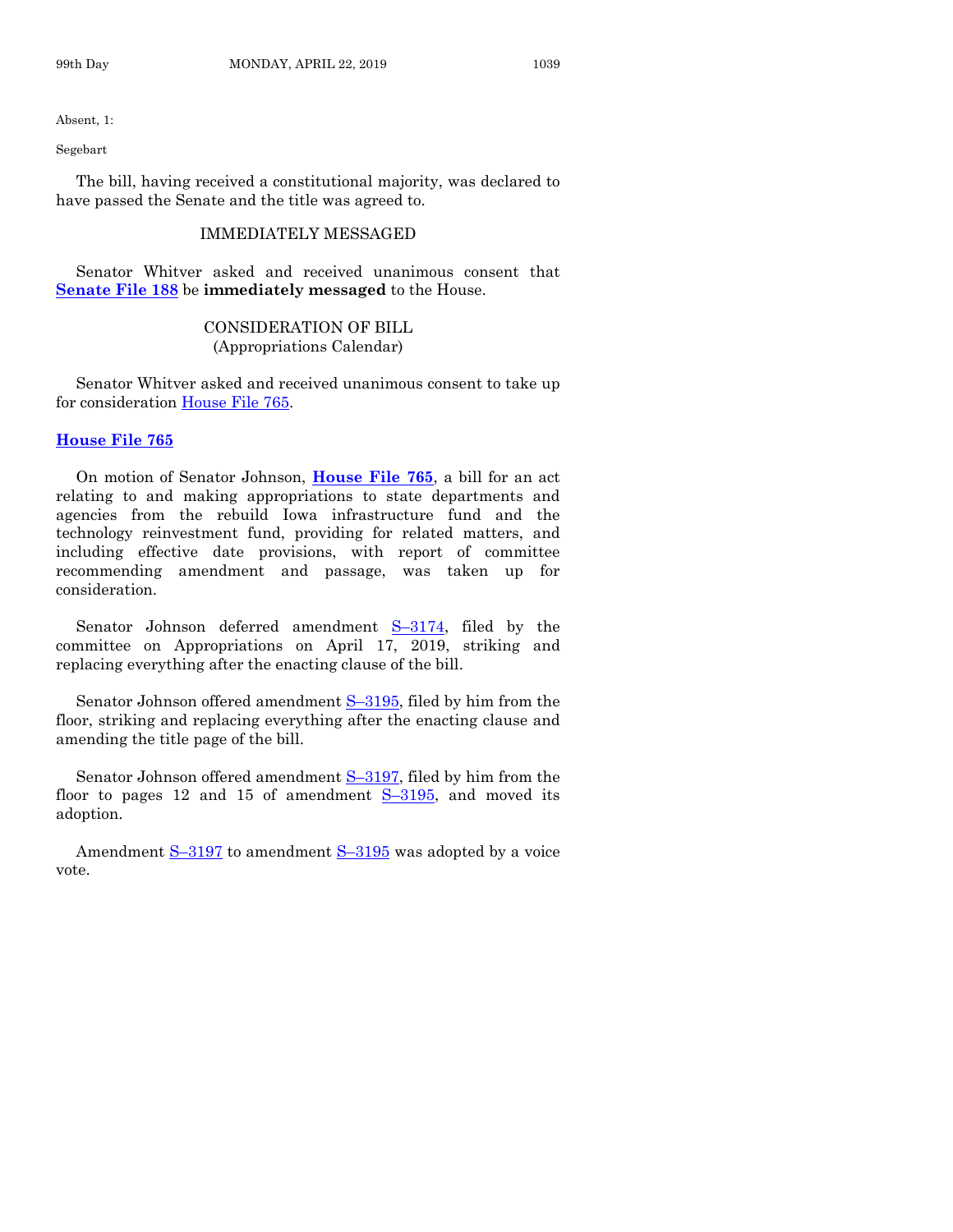Senator Johnson moved the adoption of amendment S-[3195,](https://www.legis.iowa.gov/legislation/BillBook?ga=88&ba=S3195) as amended.

Amendment S-[3195,](https://www.legis.iowa.gov/legislation/BillBook?ga=88&ba=S3195) as amended, was adopted by a voice vote.

With the adoption of amendment S-[3195,](https://www.legis.iowa.gov/legislation/BillBook?ga=88&ba=S3195) the Chair ruled amendment S–[3174,](https://www.legis.iowa.gov/legislation/BillBook?ga=88&ba=S3174) previously deferred, out of order.

Senator Johnson moved that the bill be read the last time now and placed upon its passage, which motion prevailed by a voice vote, and the bill was read the last time.

On the question "Shall the bill pass?" [\(H.F. 765\)](https://www.legis.iowa.gov/legislation/BillBook?ga=88&ba=HF765), the vote was:

Yeas, 36:

| Behn      | <b>Boulton</b> | Breithach    | Brown      |
|-----------|----------------|--------------|------------|
| Carlin    | Celsi          | Chapman      | Costello   |
| Cournoyer | Dawson         | Edler        | Feenstra   |
| Garrett   | Greene         | Guth         | Johnson    |
| Kapucian  | Koelker        | Kraayenbrink | Lofgren    |
| Lykam     | Mathis         | Miller Meeks | Nunn       |
| Ragan     | Rozenboom      | Schneider    | Schultz    |
| Shipley   | Sinclair       | Smith, R.    | Sweeney    |
| Whiting   | Whitver        | Zaun         | Zumbach    |
| Nays, 13: |                |              |            |
| Bisignano | Bolkcom        | Dotzler      | Giddens    |
| Hogg      | Jochum         | Kinney       | Petersen   |
| Quirmbach | Smith, J.      | Taylor, R.   | Taylor, T. |
| Wahls     |                |              |            |

Absent, 1:

Segebart

The bill, having received a constitutional majority, was declared to have passed the Senate and the title, as amended, was agreed to.

# IMMEDIATELY MESSAGED

Senator Whitver asked and received unanimous consent that **[House File 765](https://www.legis.iowa.gov/legislation/BillBook?ga=88&ba=HF765)** be **immediately messaged** to the House.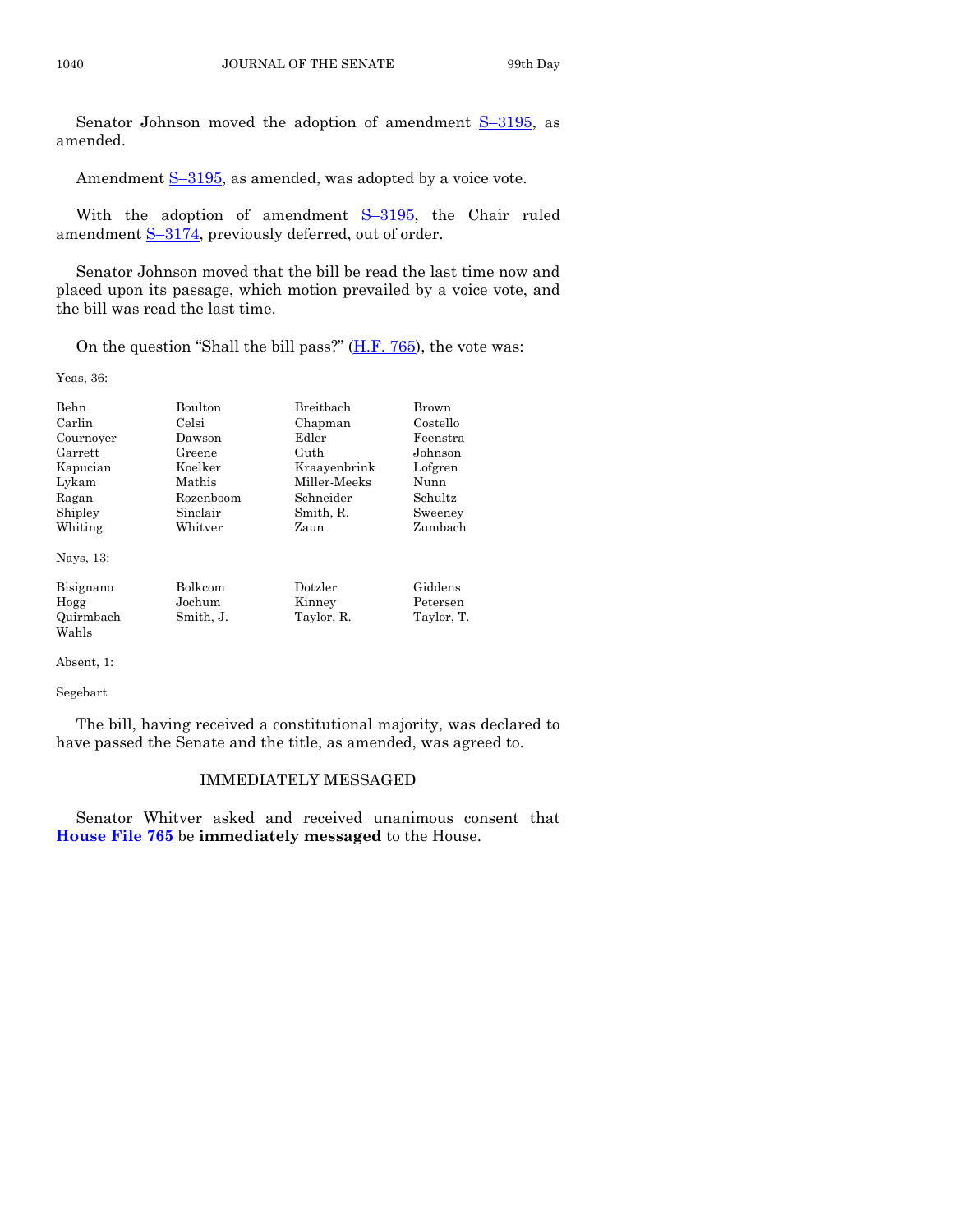# HOUSE AMENDMENT CONSIDERED

#### **[Senate File 609](https://www.legis.iowa.gov/legislation/BillBook?ga=88&ba=SF609)**

Senator Whitver called up for consideration **[Senate File 609](https://www.legis.iowa.gov/legislation/BillBook?ga=88&ba=SF609)**, a bill for an act relating to and making appropriations and related statutory changes involving state government entities involved with agriculture, natural resources, and environmental protection, amended by the House in House amendment **S**–[3171,](https://www.legis.iowa.gov/legislation/BillBook?ga=88&ba=S3171) filed April 17, 2019.

Senator Shipley offered amendment  $S-3199$ , filed by him from the floor to pages  $1-24$  of House amendment  $S-3171$ , and moved its adoption.

A record roll call was requested.

On the question "Shall amendment  $S-3199$  $S-3199$  to House amendment  $S-3171$  $S-3171$  be adopted?" [\(S.F. 609\)](https://www.legis.iowa.gov/legislation/BillBook?ga=88&ba=SF609), the vote was:

Yeas, 49:

| Behn      | Bisignano    | Bolkcom    | Boulton    |
|-----------|--------------|------------|------------|
| Breitbach | Brown        | Carlin     | Celsi      |
| Chapman   | Costello     | Cournoyer  | Dawson     |
| Dotzler   | Edler        | Feenstra   | Garrett    |
| Giddens   | Greene       | Guth       | Hogg       |
| Jochum    | Johnson      | Kapucian   | Kinney     |
| Koelker   | Kraayenbrink | Lofgren    | Lykam      |
| Mathis    | Miller-Meeks | Nunn       | Petersen   |
| Quirmbach | Ragan        | Rozenboom  | Schneider  |
| Schultz   | Shipley      | Sinclair   | Smith, J.  |
| Smith, R. | Sweeney      | Taylor, R. | Taylor, T. |
| Wahls     | Whiting      | Whitver    | Zaun       |
| Zumbach   |              |            |            |

Nays, none.

Absent, 1:

Segebart

Amendment S-[3199](https://www.legis.iowa.gov/legislation/BillBook?ga=88&ba=S3199) to House amendment S-[3171](https://www.legis.iowa.gov/legislation/BillBook?ga=88&ba=S3171) was adopted.

Senator Shipley moved that the Senate concur in the House amendment, as amended.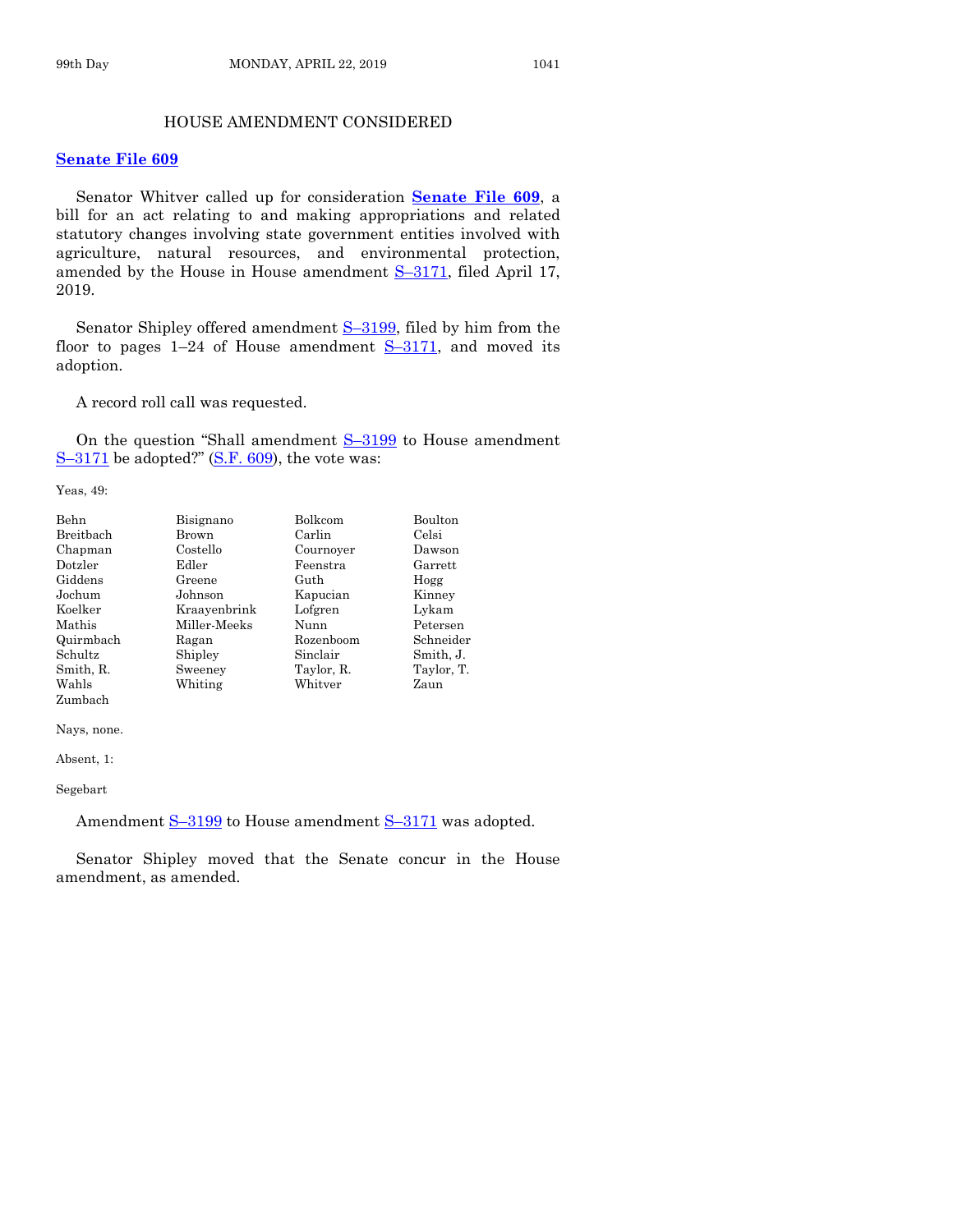The motion prevailed by a voice vote and the Senate **concurred** in the House amendment, as amended.

Senator Shipley moved that the bill, as amended by the House, further amended and concurred in by the Senate, be read the last time now and placed upon its passage, which motion prevailed by voice vote, and the bill was read the last time.

On the question "Shall the bill pass?" [\(S.F. 609\)](https://www.legis.iowa.gov/legislation/BillBook?ga=88&ba=SF609), the vote was:

Yeas, 33:

| <b>Behn</b> | Breithach    | Brown          | Carlin       |
|-------------|--------------|----------------|--------------|
| Chapman     | Costello     | Cournoyer      | Dawson       |
| Edler       | Feenstra     | Garrett        | Greene       |
| Guth        | Johnson      | Kapucian       | Kinney       |
| Koelker     | Kraavenbrink | Lofgren        | Miller-Meeks |
| Nunn        | Quirmbach    | Rozenboom      | Schneider    |
| Schultz     | Shipley      | Sinclair       | Smith, R.    |
| Sweeney     | Whiting      | Whitver        | Zaun         |
| Zumbach     |              |                |              |
| Nays, 16:   |              |                |              |
| Bisignano   | Bolkcom      | <b>Boulton</b> | Celsi        |
| Dotzler     | Giddens      | Hogg           | Jochum       |
| Lykam       | Mathis       | Petersen       | Ragan        |

Smith, J. Taylor, R. Taylor, T. Wahls

Absent, 1:

# Segebart

The bill, having received a constitutional majority, was declared to have passed the Senate and the title, as amended, was agreed to.

#### IMMEDIATELY MESSAGED

Senator Whitver asked and received unanimous consent that **[Senate File 609](https://www.legis.iowa.gov/legislation/BillBook?ga=88&ba=SF609)** be **immediately messaged** to the House.

# ADJOURNMENT

On motion of Senator Whitver, the Senate adjourned at 5:21 p.m. until 9:00 a.m., Tuesday, April 23, 2019.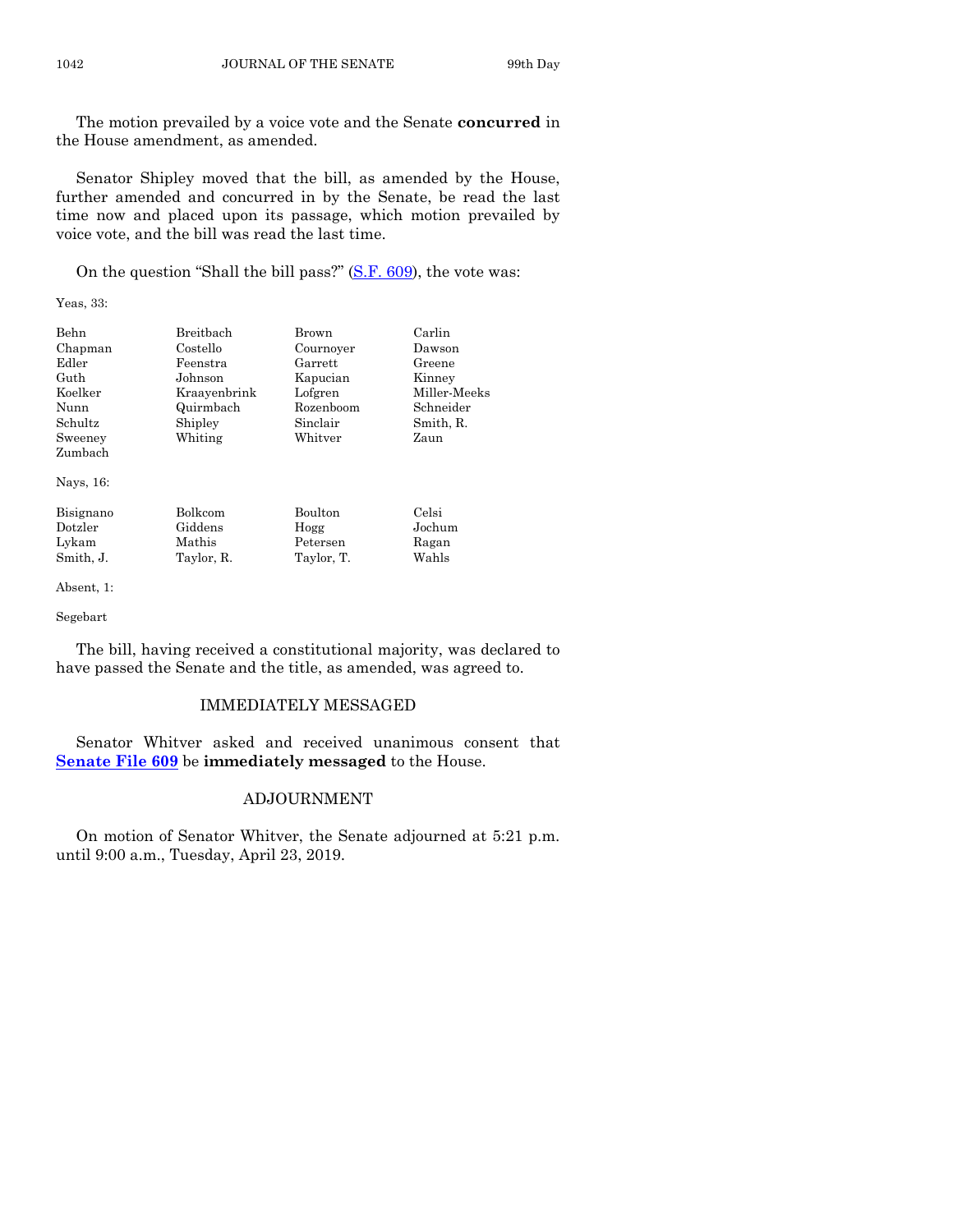# **APPENDIX**

#### COMMUNICATION RECEIVED

The following communication was received in the office of the Secretary of the Senate and placed on file in the Legislative Services Agency:

#### DEPARTMENT OF HUMAN SERVICES

Medicaid Managed Care Oversight Quarterly Report, pursuant to 2016 Iowa Acts, Chapter 1139, section 93. Report received on April 22, 2019.

#### CERTIFICATES OF RECOGNITION

The Secretary of the Senate issued the following certificates of recognition:

Ryan Adam of the Dowling Catholic High School Football Team—For winning the 2018 Class 4A State Football Championship. Senator Zaun.

Jesse Alger of the Dowling Catholic High School Football Team—For winning the 2018 Class 4A State Football Championship. Senator Zaun.

Max Beh of the Dowling Catholic High School Football Team—For winning the 2018 Class 4A State Football Championship. Senator Zaun.

Charles Fuller—For serving in Vietnam as a Platoon Sargent. Senator T. Taylor.

Jack Keough of the Dowling Catholic High School Football Team—For winning the 2018 Class 4A State Football Championship. Senator Zaun.

Coach Tom Wilson of the Dowling Catholic High School Football Team—For winning the 2018 Class 4A State Football Championship. Senator Zaun.

#### REPORTS OF COMMITTEE MEETINGS

#### **APPROPRIATIONS**

**Convened:** Monday, April 22, 2019, 5:25 p.m.

**Members Present:** Breitbach, Chair; Kraayenbrink, Vice Chair; Bolkcom, Ranking Member; Celsi, Costello, Dotzler, Garrett, Greene, Guth, Johnson, Koelker, Lofgren, Lykam, Mathis, Miller-Meeks, Ragan, Rozenboom, Schneider, Shipley, T. Taylor, and Wahls.

**Members Absent:** None.

**Committee Business:** [HF 766.](https://www.legis.iowa.gov/legislation/BillBook?ga=88&ba=HF766)

**Adjourned:** 6:05 p.m.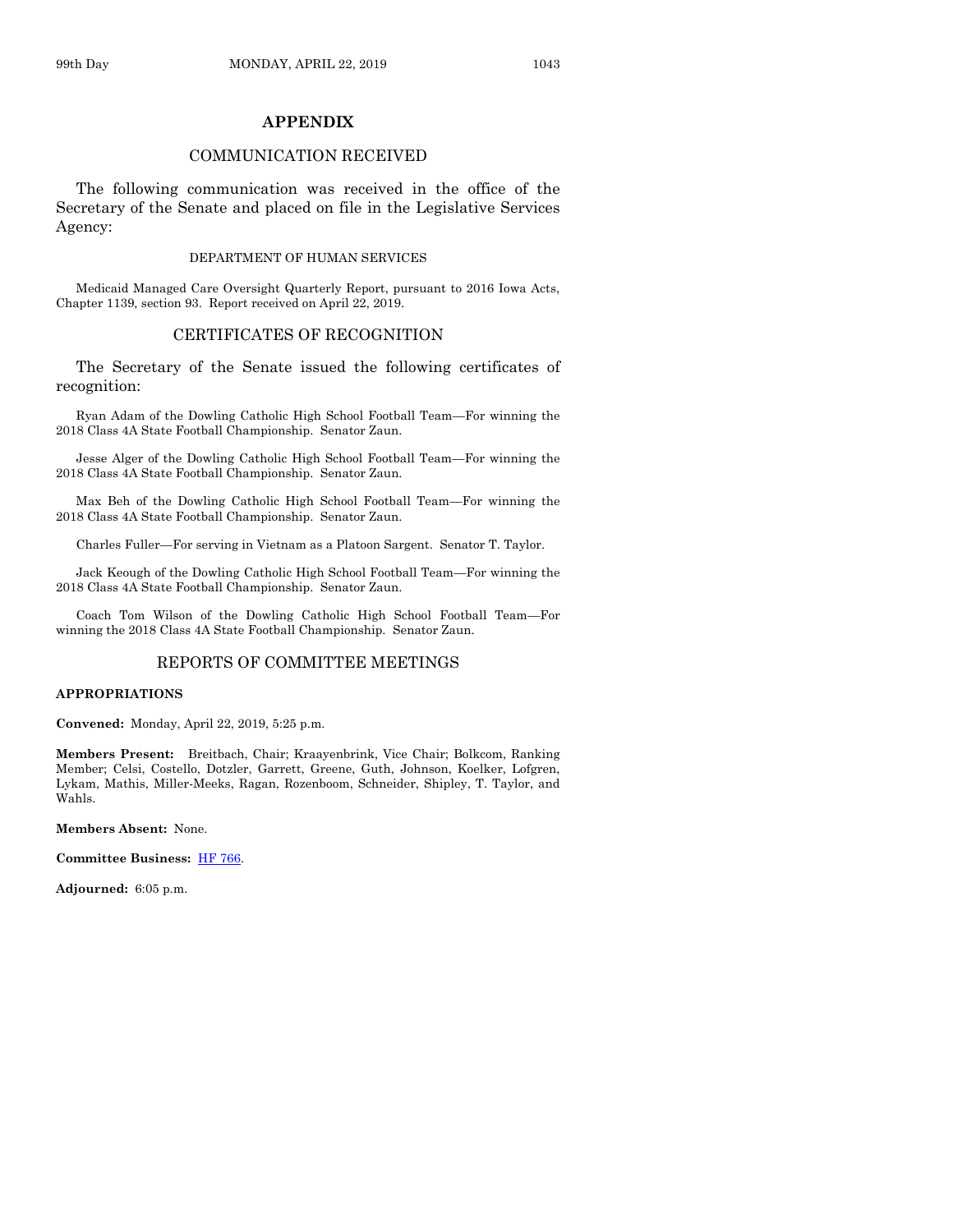#### **APPROPRIATIONS SUBCOMMITTEE ON HEALTH AND HUMAN SERVICES**

**Convened:** Monday, April 22, 2019, 10:00 a.m.

**Members Present:** Costello, Chair; Edler, Vice Chair; Ragan, Ranking Member; Bolkcom, and Miller-Meeks.

**Members Absent:** None.

**Committee Business:** Organizational meeting.

**Adjourned:** 10:15 a.m.

#### INTRODUCTION OF RESOLUTION

**[Senate Resolution 27](https://www.legis.iowa.gov/legislation/BillBook?ga=88&ba=SR27)**, by Mathis, Hogg, Kinney, Kapucian, Zumbach, Johnson, Bolkcom, Wahls, and T. Taylor, a resolution for recognizing and congratulating the Kirkwood Community College basketball team on winning the 2019 National Junior College Athletic Association Division II national basketball tournament.

Read first time under Rule 28 and referred to committee on **Rules and Administration**.

# SUBCOMMITTEE ASSIGNMENTS

**[House File 609](https://www.legis.iowa.gov/legislation/BillBook?ga=88&ba=HF609)**

EDUCATION: Sinclair, Chair; Kraayenbrink and Quirmbach

**[House File 753](https://www.legis.iowa.gov/legislation/BillBook?ga=88&ba=HF753)**

WAYS AND MEANS: Dawson, Chair; Dotzler and Schultz

**[House File 767](https://www.legis.iowa.gov/legislation/BillBook?ga=88&ba=HF767)**

WAYS AND MEANS: R. Smith, Chair; Brown and Wahls

#### FINAL COMMITTEE REPORT OF BILL ACTION

#### **APPROPRIATIONS**

**Bill Title:** [HOUSE FILE 766,](https://www.legis.iowa.gov/legislation/BillBook?ga=88&ba=HF766) a bill for an act relating to appropriations for health and human services and veterans and including other related provisions and appropriations, providing penalties, and including effective date and retroactive and other applicability date provisions.

**Recommendation:** AMEND AND DO PASS, AS PROVIDED IN AMENDMENT **S**-[3201.](https://www.legis.iowa.gov/legislation/BillBook?ga=88&ba=S3201)